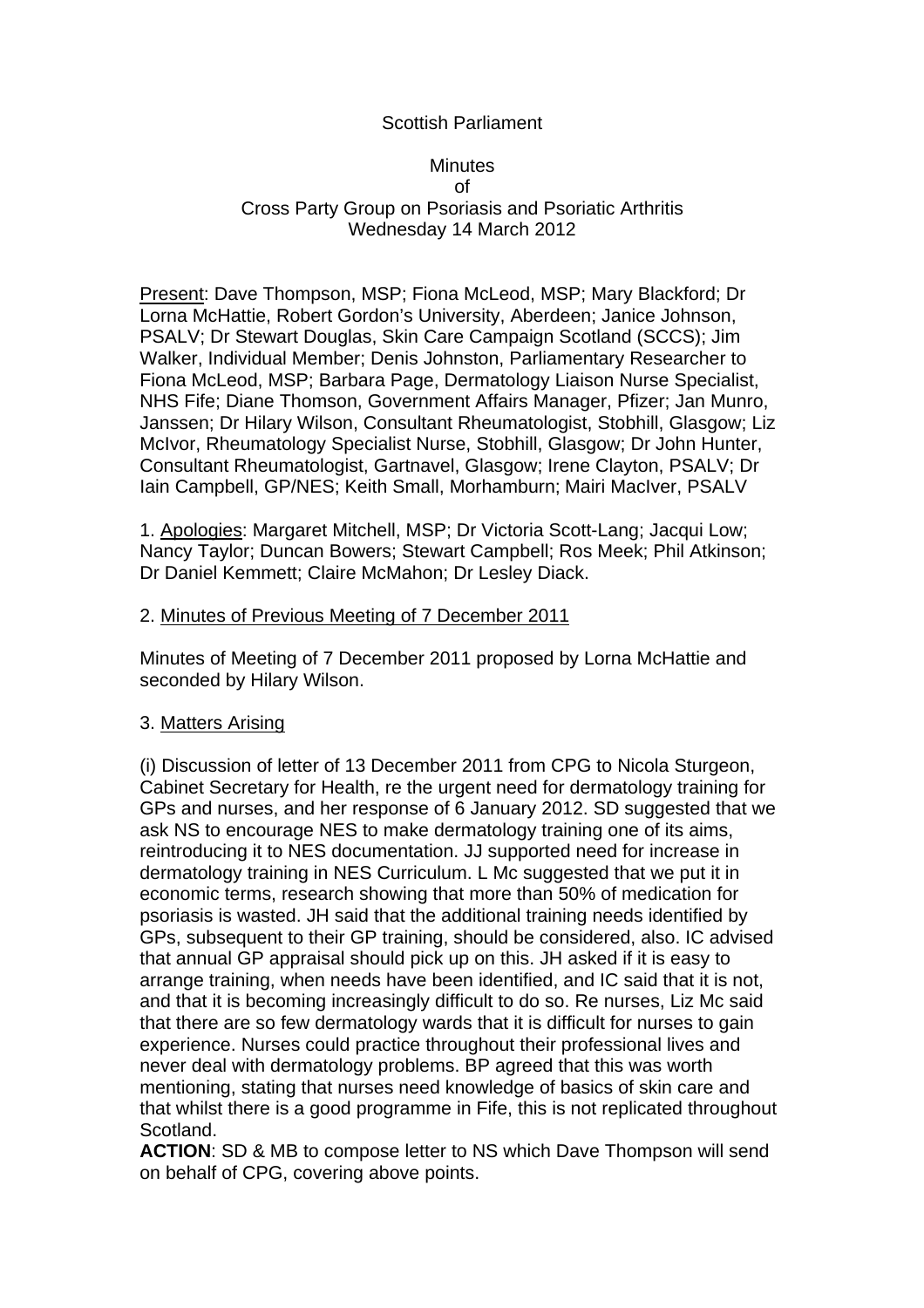(ii) Discussion of second letter from CPG to NS, December 2011, re implementation of SIGN Clinical Guideline 121 for Psoriasis & Psoriatic Arthritis by Health Boards. Response received, 11 January 2012, from Michael Matheson, Minister for Public Health. Dave Thompson stated that the response doesn't answer question re clinicians over-riding SIGN 121, as intimated by JW at CPG of 7 December 2011. JW said that the Minister's response was disappointing although the former acknowledged that clinicians have lots of priorities. Diane Thomson said that MM's response reflected the Government's position, in general, on SIGN Guidelines. She suggested the formation of a Quality Standard for Psoriasis & Psoriatic Arthritis. HIS creates Quality Standards and it's not uncommon to have condition-specific ones. Further, each QS is open to audit, a key point. BP advised that each Health Board, using its lead clinicians, is supposed to devise an implementation programme for SIGN Guidelines and queried why has this not happened, across HBs, given that Fife has been able to do so. JW stated that someone should hold Health Boards and clinicians accountable for implementation of SIGN 121.

**ACTION:** Dave Thompson to write to Michael Matheson to ask if Health Boards are audited, re implementation of SIGN 121 and if not, when would the Minister think that it would be appropriate to conduct an audit?

(iii) DJ advised that subsequent to the delay in arranging the Parliamentary Debate, discussed at the last CPG, Fiona McLeod, MSP, will propose the motion for debate in late April, prior to IFPA's (International Federation of Psoriasis Associations) World Conference which takes place 27 June – 1 July 2012.

4. Evidence to the Review of Cross-Party Groups being conducted by the Scottish Parliament Standards, Procedures and Public Appointments **Committee** 

DT asked if CPG wished to participate in review. MB suggested that responses be sent to her and that she would write a report, circulate to CPG, and, if contents agreed, report would be submitted to the Commission on behalf of CPG. Responses to MB by Friday 23 March.

5. Presentation by Keith Small, Morhamburn, on the PSALV-commissioned survey, "What a difference a year makes? A report into the implementation of SIGN Guideline 121, one year on"

KS advised that PSALV commissioned the report to try to help with the implementation of SIGN 121. PSALV did not want the Guideline to be developed and not implemented. The report benchmarks the implementation after one year and so, serves a dual purpose. It allows us to review progress at the end of the first year and, it can serve as a comparative tool, in future years.

The main conclusions of the report were: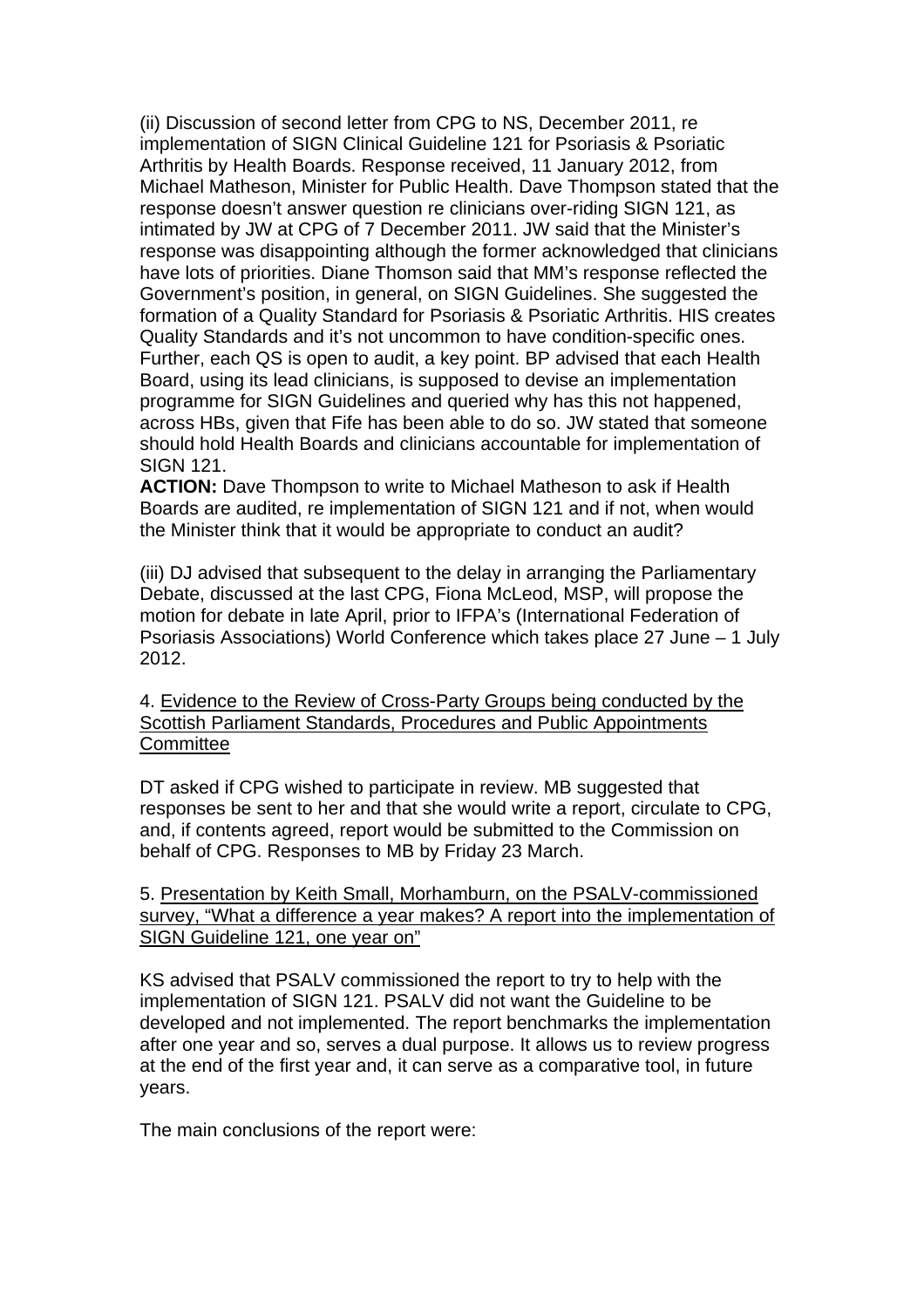- The publication of SIGN Guideline 121 has made an impact already, with many answers indicating that specific changes are planned, and that some have already happened as a direct result of the guideline.
- The provision of services for patients in dermatology and rheumatology is changing, with more focus on long-term care via outpatient treatment and a reduction in inpatient provision.
- Dermatology and rheumatology services in primary care are not included in the QOF, something that is important to any condition in which a large degree of contact and care will be delivered through primary care.
- The importance of primary care to delivering care for psoriasis/PsA reinforces the need for regular GP consultation. The lack of systems to support the annual review of patients by GPs, or the training of GPs by specialists, suggests a failure to acknowledge the central role of primary care clinicians in managing these conditions.
- The BADBIR long-term safety register, recommended as an option for patients in SIGN 121, is currently only used in three NHS board areas, with Scotland's largest NHS Board opting for a different system.
- Access to psychological support for patients with these long-term conditions is uneven leading to significant regional variations.

KS said that regional variation remains the biggest issue re service delivery, in terms of:

- Early diagnosis, with waiting times to see specialists varying from less than 2 weeks, in the Borders, to 18 weeks, in Orkney & Western Isles.
- Annual Reviews.

BP said that annual reviews should be included in QOF, to incentivise GPs. JW asked what constitutes an annual review, in terms of SIGN 121.

The following is an extract from SIGN 121.

# *"Patients with psoriasis or psoriatic arthritis should have an annual review with their GP involving the following:*

*Documentation of severity using DLQI Screening for depression Assessment of vascular risk (in patients with severe disease) Assessment of articular symptoms Optimisation of topical therapy Consideration for referral to secondary care"* 

JH said that a dilemma in the implementation of annual reviews is the pressure of time on GPs and suggested that it be shared, perhaps, between primary and secondary care. L McH asked if there is a difficulty, also, at GP level, in identifying patients with psoriasis and psoriatic arthritis, this having been indicated in her own research. IC felt that it shouldn't be too difficult to identify patients but acknowledged that this will vary from practice to practice. However, IC advised that a particular problem in getting GPs to implement reviews may be due to the fact that skin treatment is topical and as such, is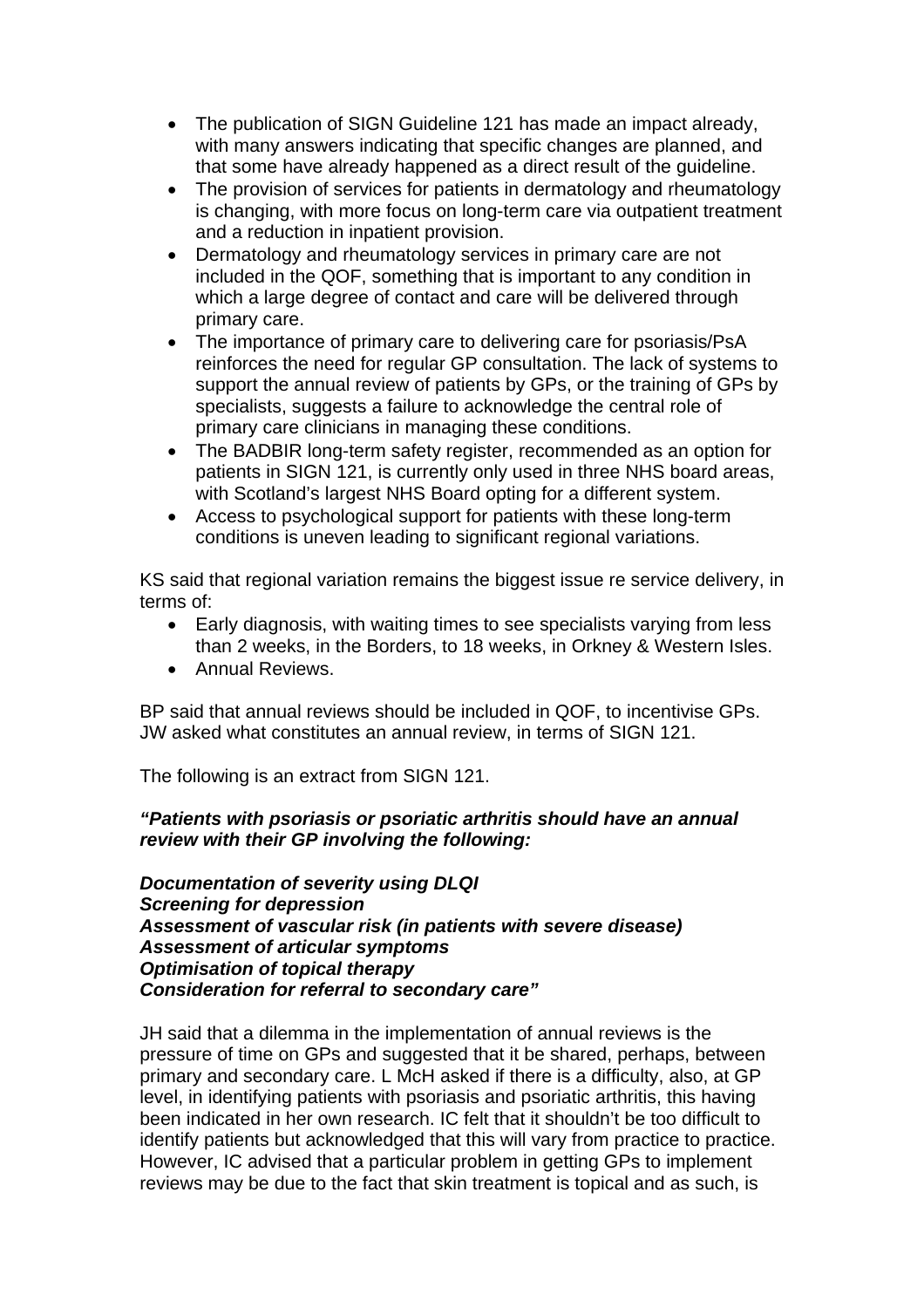not seen as a drug. It's easier to check drug prescriptions on GP IT systems. In addition, a lot of topical medicines are not on repeat prescription which makes them harder to monitor. JW said that the SIGN 121 Working Group could suggest what it would like to see happen between primary and secondary care. JJ advised that there is no formal system for auditing the implementation of SIGN Guidelines. Dave Thompson said that Guidelines should be audited and a system to allow this is needed. He asked if PSALV intends to repeat the FOI Report which is useful, in itself but would be even more so, if repeated in a couple of years. JJ said that PSALV does hope to repeat it, with some modifications but of course, funding will be required in order for this to happen. In terms of refining questions, JH said that responses would be dependent on whether they came from a dermatologist or a rheumatologist.

#### 6. Creation of a Managed Clinical Network (MCN) for Psoriasis and Psoriatic **Arthritis**

#### *"Definition of MCN:*

### *'a linked group of health professionals and organisations from primary, secondary and tertiary care, working in a coordinated manner, unconstrained by existing professional and Health Board boundaries, to ensure equitable provision of high quality clinically effective services*

Having agreed to undertake some research on the feasibility of such an MCN, at the last CPG Meeting in Dec 2011, HW presented a very full paper, outlining what is involved. She emphasised the positive strides in Scotland, over the last 6 years, including: improvements in drug treatments, due to an increased interest in the conditions, from pharmaceutical companies; SIGN 121; CPG on Psoriasis & Psoriatic Arthritis. However, HW advised that establishing an MCN can be quite complex and that, in her opinion, a joint MCN for psoriasis and psoriatic arthritis might be quite difficult to develop. Therefore, she suggested that it may be best to start with an MCN in psoriasis, allowing some Quality Standards to be developed. SD advised that the only MCN for psoriasis is Photonet which was formed through QIS (now HIS), with pump-priming, and which was set up in Perth where there was IT and management support. Dave Thompson asked what the feeling of the CPG was re trying to establish an MCN. IC asked if it would be local or national. HW said that it would need to be national, due to deficits in care. JH advised that a national one would work only if people throughout Scotland would buy into it and that there was a danger that it would only attract those who were already working along the lines of an MCN. BP suggested an MCN for moderate to severe psoriasis and JH concurred that this is where it would be most useful. BP said that it would help with screening for co-morbidities. L McH asked about screening for psoriatic arthritis? Diane Thomson said that it might be best to follow the MCN model for cancer ie 3 MCNs, 1 in the north, 1 in the west and 1 in the east of Scotland, with a standardised approach. She advised, further, that Scottish Government has pump-primed and been very supportive of MCNs. BP suggested that we invite Professor David Burden, Chair of SIGN Working Group, to CPG. HW intimated that in her opinion, Professor Burden would want more than an MCN. He has been asked to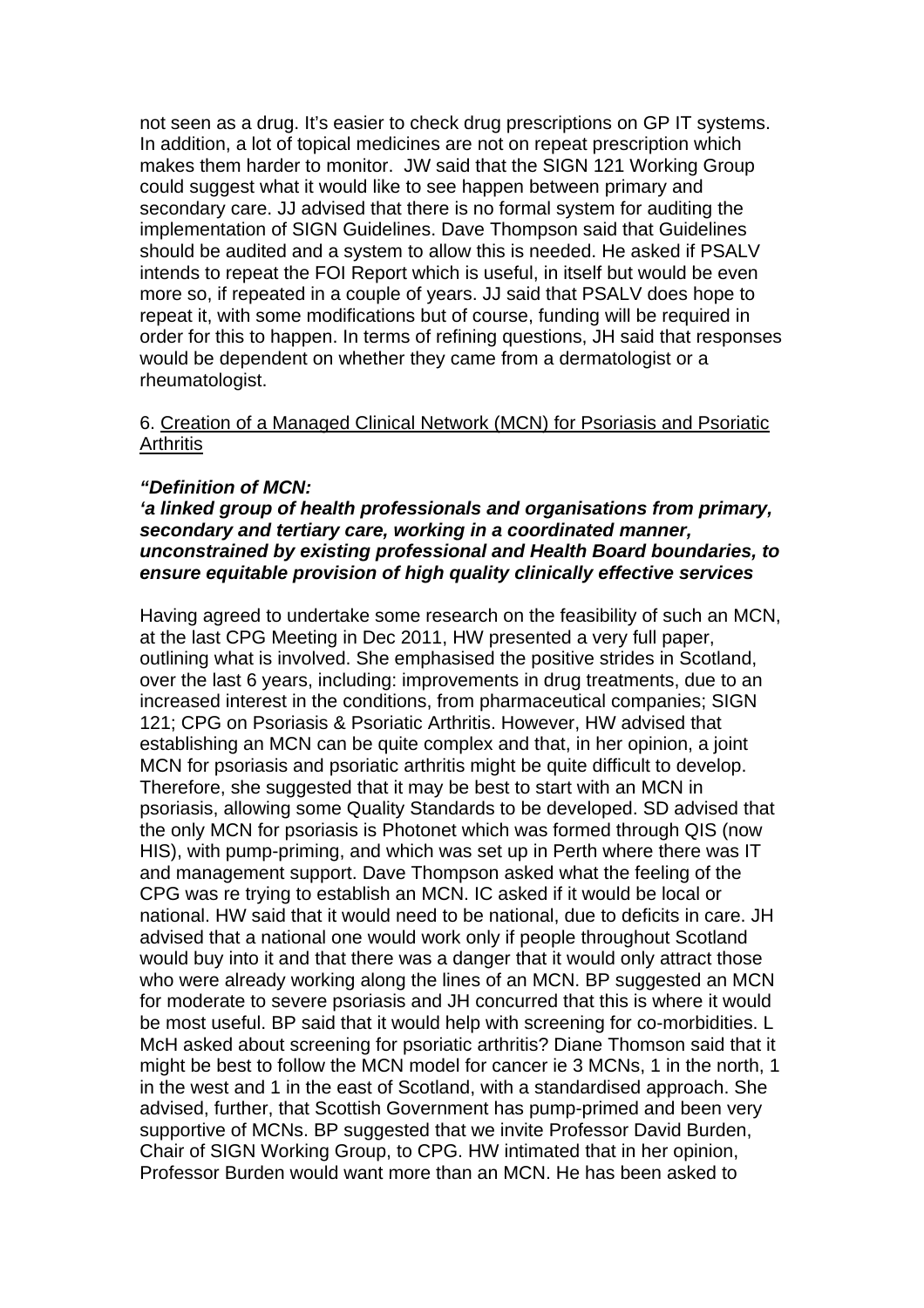participate in The National Commissioning Group Exercise in Dermatology (England), looking at wide-ranging service development in dermatology. Whilst the CPG did not make a decision on whether it should explore a joint MCN for psoriasis and psoriatic arthritis, or one exclusively for psoriasis, it was agreed that Professor Burden should be invited to the next CPG. **ACTION:** HW to invite Professor Burden.

# 7. Dermatology Services in Ayrshire

SD updated CPG on meeting re changes to dermatology services in Ayrshire, which he and JJ attended as Board Members of SCCS (Skin Care Campaign Scotland). Contrary to correspondence to CPG from Dr Wai-yin Hatton, Chief Executive, Ayrshire & Arran Health Board, 23 December 2011, and NS, 9 January 2012, the second public meeting was held, not on 16 January but on 8 February 2012. A further meeting was held on 10 February, with Board Members of SCCS. At this meeting, it became apparent that the proposed changes had been implemented. SD asked about the reduction in beds and received no explanation. There is no longer a designated dermatology ward but 4 designated dermatology beds, in a general medical ward, staffed by general medical nurses. Dermatology nurses will apply treatments for inpatients in the Dermatology Outpatient Department, on a twice-daily basis. Re reduction in nurses, the HB said that there has been a net loss of 3 posts, not 6, as 3 of the dermatology nurses are working in the new general medical ward. However, SD advised that the 3 nursing posts are no longer designated as "dermatology" but as "general medical". And, there is no plan to re-route the lost dermatology nursing posts to the community. JJ asked about SIGN 121 recommendation that, *"Inpatient treatment on a dermatology ward should be available for patients with severe psoriasis"* (Key Recommendations, SIGN 121).The response was that this was a "level D" recommendation and that the Health Board was not prepared to commit to a level D recommendation. SD feels that service redesign is just a moneysaving initiative. Overall, it was an unsatisfactory meeting as the changes had already taken place and could not be justified. SCCS has agreed to meet with HB representatives, again, in June/July 2012. DT asked if CPG can do

anything further, at this point, or should it wait until after next meeting between HB & SCCS, review situation and decide if any further action required? MB asked re monitoring of new service.

ACTION: Await feedback from next HB & SCCS meeting, review and decide if CPG needs to write to NS, again. Regarding monitoring, SCCS to review dermatology admissions at meeting with HB. In meantime, CPG to write to NS about the reluctance of Ayrshire & Arran Health Board to implement the SIGN Key Recommendation, drawing attention to fact that a Level D recommendation is evidence-based, not just a point of "good practice".

## 8. Festival of Politics

This is an annual event in the Scottish Parliament, each August. Aim is one of public engagement. CPG did not show an inclination to participate.

## 9. Issues for next meeting